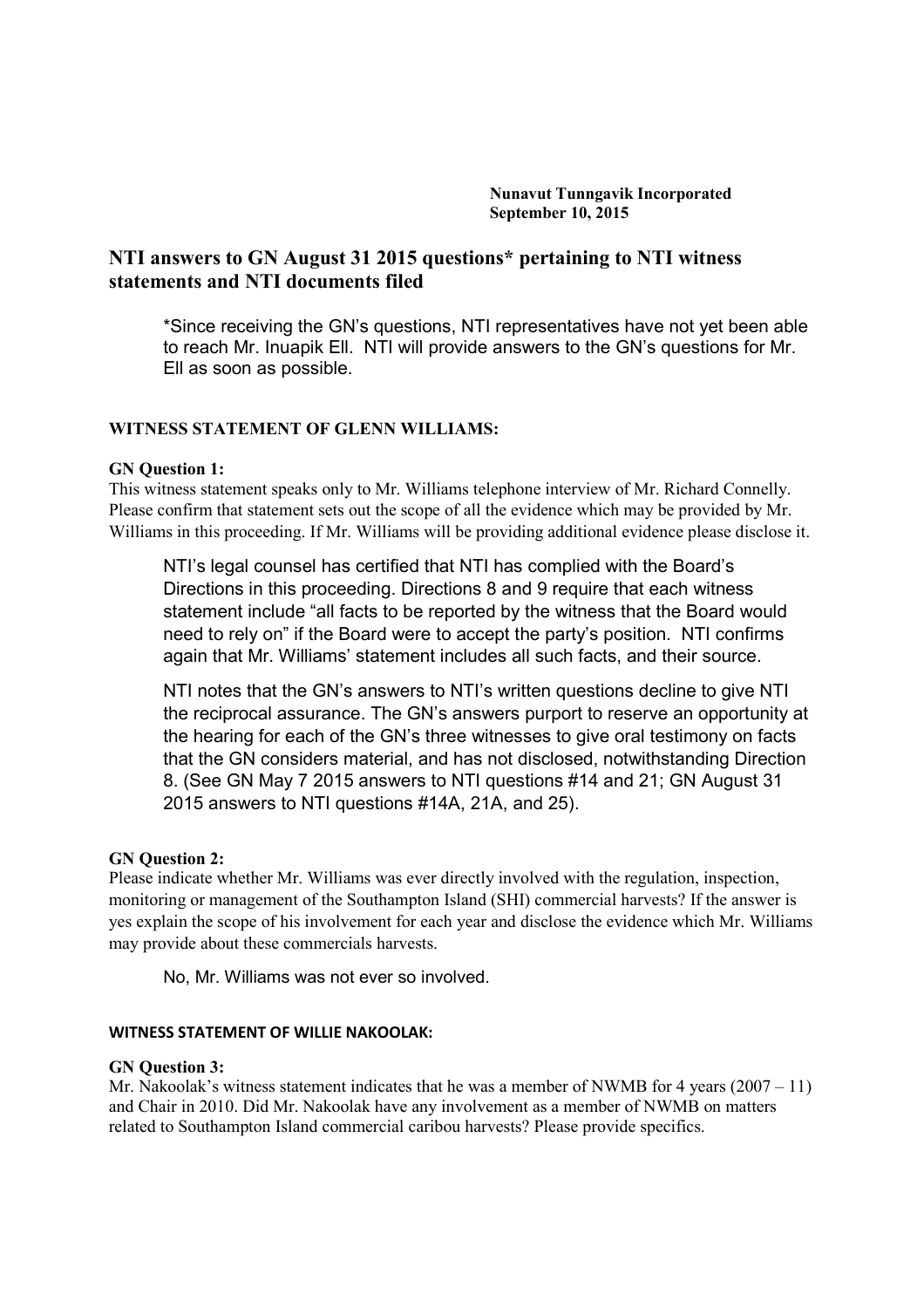Mr. Nakoolak does not recall any NWMB discussions or decisions regarding the Southampton Island caribou abattoir harvest while he was a member and Acting Chairperson.

### **GN Question 4:**

Mr. Nakoolak's statement says that he was on the Board of the Aiviit HTO from 1996 to 2012. This includes the years he was also on the NWMB and its Chair. Please explain the overlap in 2007 to 2009 and please indicate how Mr. Nakoolak addressed decision-making about SHI commercial harvests on NWMB given this overlap.

As noted above, Mr. Nakoolok does not recall the Board dealing with decisions about SHI caribou abattoir harvests while he was with the Board. His practice was that, if the HTO discussed a matter that the NWMB would deal with, he would not take part in the HTO discussion, reserving himself to play his role with the NWMB.

#### **GN Question 5:**

Was Mr. Nakoolak ever employed in the commercial harvesting operation either at the abattoir or as a hunter?

Mr. Nakoolak did not ever work for the abattoir operation in any capacity.

# **GN Question 6:**

When Mr. Nakkolak was on the board of the Aiviit HTO between 1996 and 2007 did he participate in or work with government in setting annual commercial harvesting quotas for the abattoir? If yes please explain Mr. Nakkolak's involvement, who generally represented government and how those decisions were made?

Mr. Nakoolak recalls that in the early years he was with the HTO Board, the HTO worked with the GN to get more quota for the abattoir. In the early years the overall commercial quota kept increasing, after surveys; then it stayed at 6000.

Each year, keeping in mind the community's food needs, the HTO would decide how many commercial tags could go to the abattoir harvest from the quota. The number changed each year. Mr. Nakoolak believes that Mitch Campbell often took part in these discussions for the GN. The decision often depended on the buyer. The only buyer in many years was the Kivalliq Foods meat plant, and it could only take so much.

# **HOME PAGES – KIVALLIQ ARCTIC FOODS, KITIKMEOT FOODS, PANGIRTUNG FISHERIES AND PAPIRRUQ FISHERIES:**

#### **GN Question 14:**

NTI filed excerpts from the home pages for these four plants. The filed documents addresses char harvesting – a species managed and regulated under a different jurisdiction and legislation; and Muskox which is a presumption as to needs species under the NLCA. What relevance to this proceeding, which is focussed on the role of caribou harvested commercially for export in BNL, does this NTI evidence have?